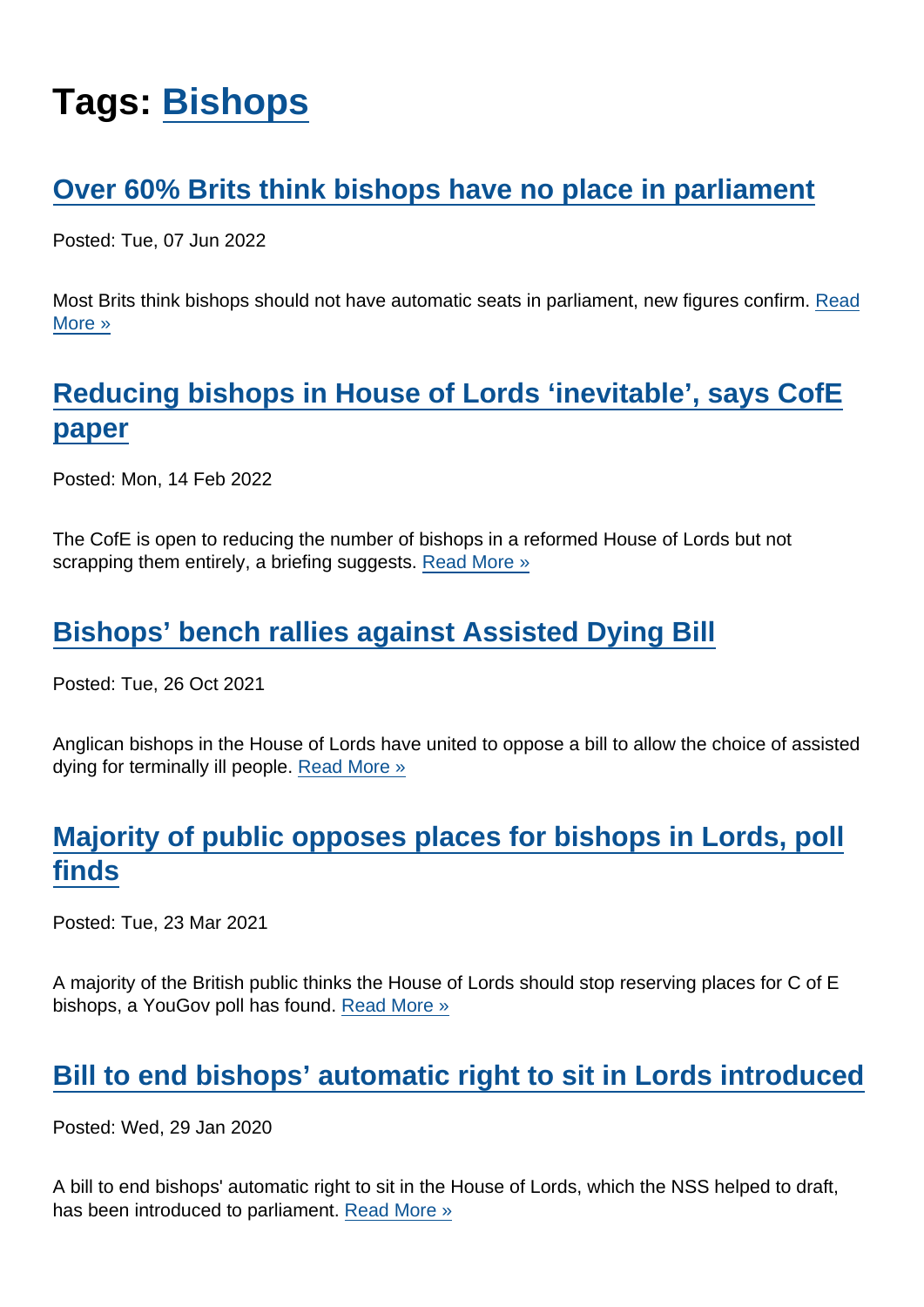## [Government praises "spiritual insight" of bishops in](https://www.secularism.org.uk/news/2016/02/government-praises-spiritual-insight-of-bishops-in-response-to-petition-calling-for-their-removal-from-the-lords) [response to petition calling for their removal from the Lords](https://www.secularism.org.uk/news/2016/02/government-praises-spiritual-insight-of-bishops-in-response-to-petition-calling-for-their-removal-from-the-lords)

Posted: Tue, 09 Feb 2016

The Government has said that changes to the Lords are "important" but that the position of the bishops in the Upper House is not a "priority", in response to a petition calling for the removal of 26 bishops from the House of Lords. [Read More »](https://www.secularism.org.uk/news/2016/02/government-praises-spiritual-insight-of-bishops-in-response-to-petition-calling-for-their-removal-from-the-lords)

## [Boris Johnson describes bishops in the House of Lords as](https://www.secularism.org.uk/news/2015/03/boris-johnson-describes-bishops-in-the-house-of-lords-as-clerical-fossils) ["clerical fossils"](https://www.secularism.org.uk/news/2015/03/boris-johnson-describes-bishops-in-the-house-of-lords-as-clerical-fossils)

Posted: Tue, 24 Mar 2015

London Mayor Boris Johnson has described Anglican bishops with the automatic right to a seat in the House of Lords as "clerical fossils." [Read More »](https://www.secularism.org.uk/news/2015/03/boris-johnson-describes-bishops-in-the-house-of-lords-as-clerical-fossils)

# [NSS debates the role of bishops in Government at Durham](https://www.secularism.org.uk/news/2012/06/nss-debates-the-role-of-bishops-in-government-at-durham-university-students-union) [Union Society](https://www.secularism.org.uk/news/2012/06/nss-debates-the-role-of-bishops-in-government-at-durham-university-students-union)

Posted: Fri, 08 Jun 2012

NSS President Terry Sanderson, and Executive Director Keith Porteous Wood, both argued the case that 'This House believes bishops have no place in Government' in a formal debate at Durham Union Society. [Read More »](https://www.secularism.org.uk/news/2012/06/nss-debates-the-role-of-bishops-in-government-at-durham-university-students-union)

# [Archbishop pleads for the retention of the bishops' bench in](https://www.secularism.org.uk/news/2011/12/archbishop-pleads-for-the-retention-of-the-bishops-bench-in-lords) [Lords](https://www.secularism.org.uk/news/2011/12/archbishop-pleads-for-the-retention-of-the-bishops-bench-in-lords)

Posted: Fri, 02 Dec 2011

The Archbishop of Canterbury, Rowan Williams, this week appeared before the parliamentary committee looking into reform of the House of Lords arguing for the retention of the bishops' bench. [Read More »](https://www.secularism.org.uk/news/2011/12/archbishop-pleads-for-the-retention-of-the-bishops-bench-in-lords)

## [Turkeys don't vote for Christmas and archbishops don't vote](https://www.secularism.org.uk/news/2011/11/turkeys-dont-vote-for-christmas-and-archbishops-dont-vote-for-an-elected-second-chamber) [for an elected second chamber](https://www.secularism.org.uk/news/2011/11/turkeys-dont-vote-for-christmas-and-archbishops-dont-vote-for-an-elected-second-chamber)

Posted: Fri, 18 Nov 2011